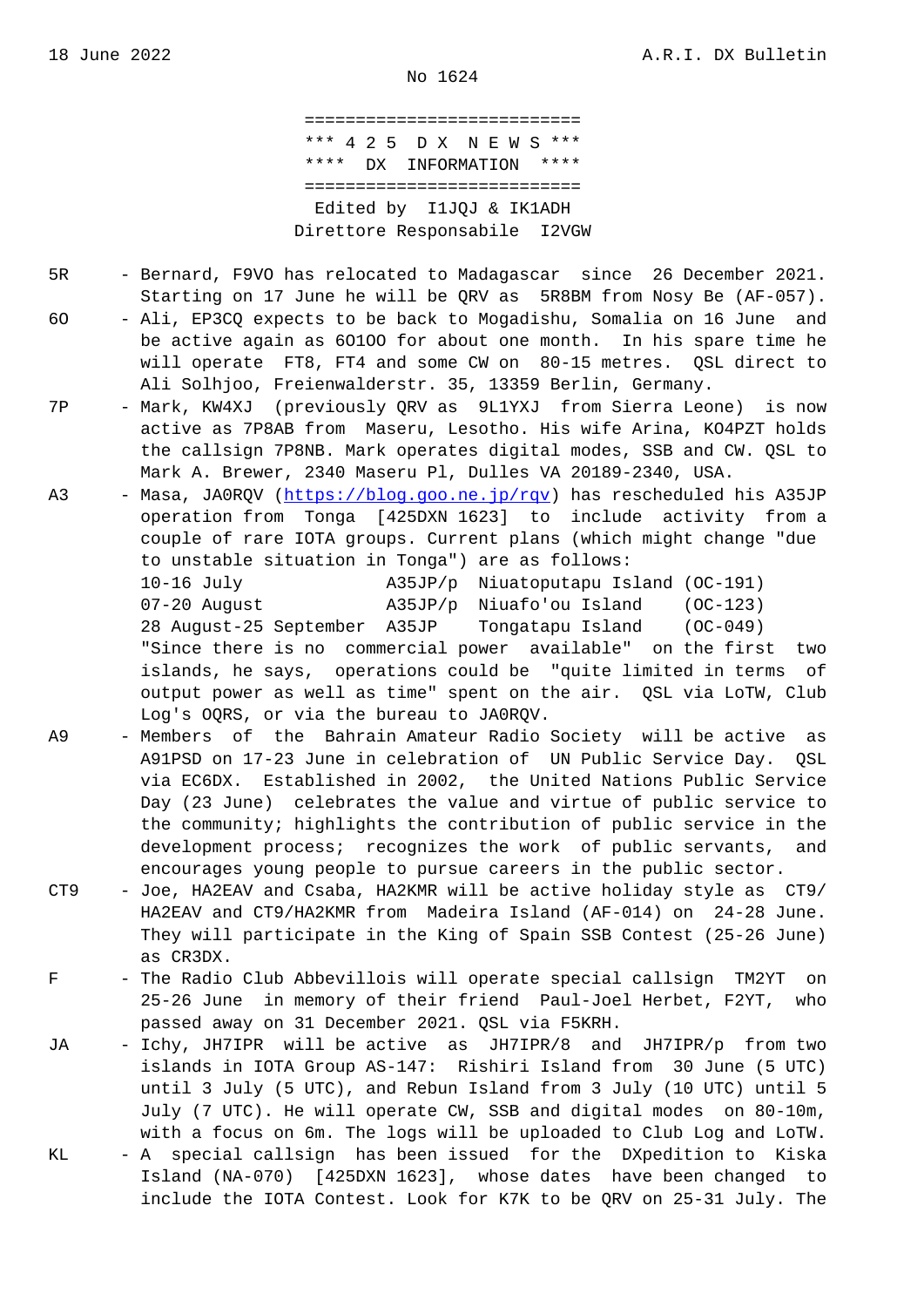NL8F and W8HC), who will operate CW, SSB and FT8 (Fox & Hound mode) on 40-6 metres with three stations. QSL via N7RO. More information can be found on https://www.na-234.com/.

- LU Radio Club QRM Belgrano (LU4AAO) will be active on 17-20 June to celebrate Argentine Flag Day. Look for activity on all bands SSB, FT8, CW and SSTV. Special award and QSL will be available, see http://lu4aao.org/cert dia de la bandera.htm for information. [TNX LU4AAO]
- OA Daniel, IK2SGL is back to Peru and active again as OA9DVK until 31 [August. After that, he will leave the count](http://lu4aao.org/cert_dia_de_la_bandera.htm)ry for good. "Due to serious health problems, both my wife and I need to return to Italy", he says. In the meanwhile, he will concentrate his activity on SSB and CW. QSL OA9DVK via LoTW, eQSL, Club Log's OQRS, or via IK6BFH (bureau preferred)
- OJ0 Henri, OH3JR and Pertti, OG2M will be active as OJ0JR and OJ0MR, respectively, from Market Reef (EU-053) on 26 June-6 July. Look for OJ0JR of the higher bands, while OJ0MR will concentrate on 6 metres FT8, CW and SSB, with a focus on NA, SA and AS. QSL OJ0MR via LoTW (preferred) or direct to OG2M; QSL OJ0JR via LoTW, Club Log's OQRS, or via OH3JR. [TNX The Daily DX]
- SV Alex, SQ9UM will be active holiday style as SV2/SQ9UM from Paliouri on 16-24 June. He will operate CW, SSB, FT8 and FT4 on 80-6m. QSL via home call and logsearch on Club Log. [TNX SQ9UM]
- VE The NA128 Contest Group (https://www.qsl.net/na128cg/) will be QRV as VX2I from Ile-aux-Coudres (NA-128) on 28-31 July, with main activity to take place during the IOTA Contest. QSL via LoTW (no more paper QSLs); the QSO[s will also be uploaded to C](https://www.qsl.net/na128cg/)lub Log.
- VK Grant, VK5GR (https://vk5qr-iota.net/) and Chris, VK5FR will be active as VK5KI from Kangaroo Island (NA-139) on 29-31 July, IOTA Contest included. They will operate CW and SSB. QSL via M0OXO's OQRS.
- VK0/M Matt, VK5HZ ha[s been active as VK0MQ f](https://vk5gr-iota.net/)rom Macquarie Island (AN-005) since 11 June, and will be stationed there "for a few months". He operates SSB and FT8 using a tuned vertical whip ("antenna options are limited due to high winds and chance of bird strike", he says). QSL via LoTW and logsearch on Club Log; QSL arrangements for traditional cards to be announced.
- VP8 Bob, VP8ADR and others will be active as VP8GGM from the Goose Green War Museum on East Falkland Island (SA-002) on 24-26 June. They will operate FT8/FT4 and some SSB on 80-10 metres. [TNX The Daily DX]

 =========================== \*\*\* 4 2 5 D X N E W S \*\*\* \*\*\*\* GOOD TO KNOW ... \*\*\*\* =========================== Edited by I1JQJ & IK1ADH Direttore Responsabile I2VGW

Access to the main functions of www.425dxn.org is provided by the 425DXN App for Android. It is available on Google Play - free of charge, no ads. Enjoy!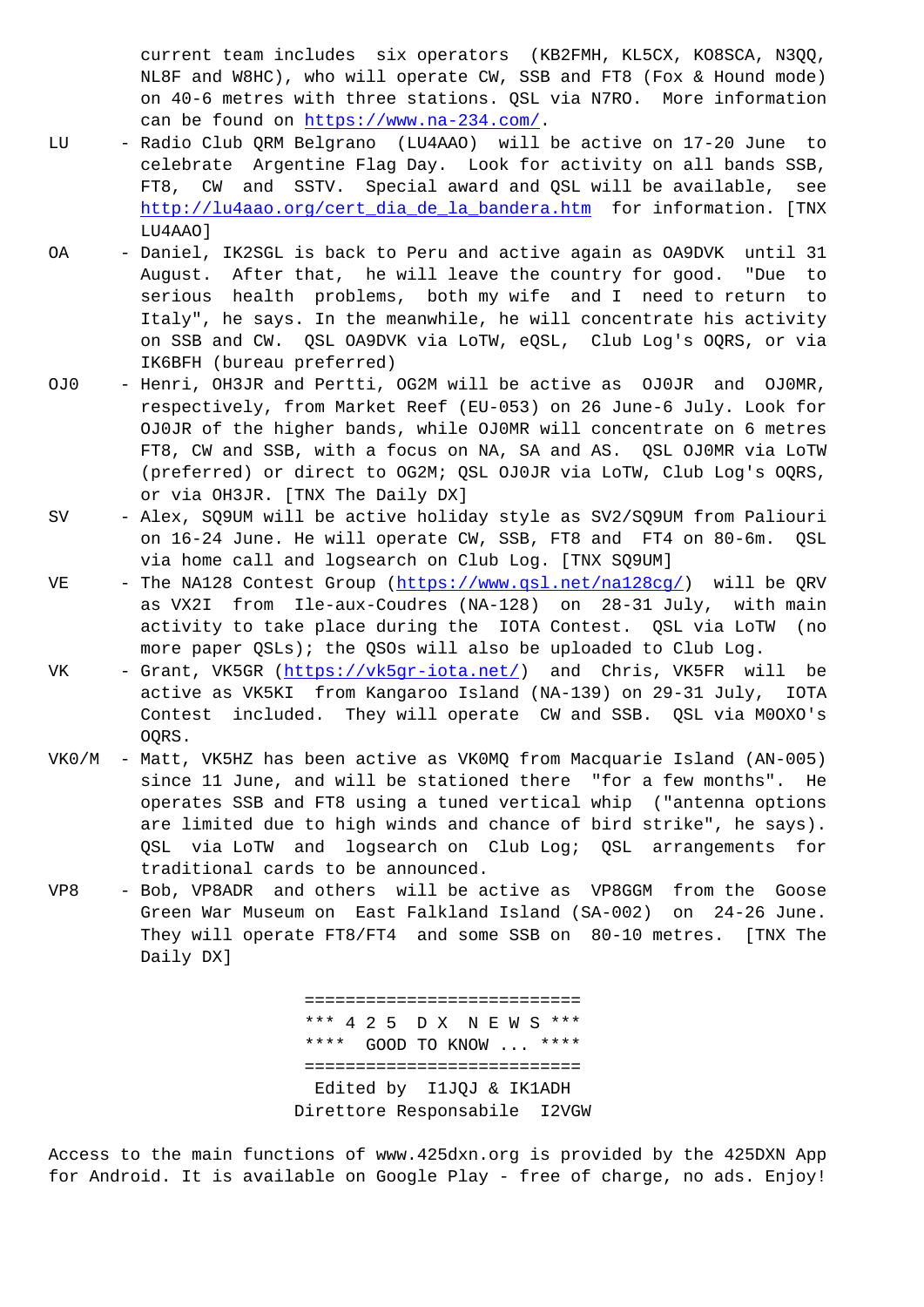Convention, co-sponsored by the Northern California DX Club (NCDXC) and the Central Arizona DX Association (CADXA), to be held at the Visalia Conference Center on 21-23 April 2023. See https://www.dxconvention.com/ for complete information.

QSL ZC4RH ---> Philipp, DK6SP is the new QSL manager for the 5-16 June 2022 operation by Dave, ZC4RH (G4WXJ). [Bureau cards will be sent ou](https://www.dxconvention.com/)t automatically and the log will be uploaded to LoTW soon after the operation is over; direct cards should be requested ia Club Log's OQRS. The two are "working to digitalize old paper logs and bring them online on Club Log and LoTW as well. Though, this process will take time".

RBN ---> The Reverse Beacon Network launched their updated website on 16 June: https://reversebeacon.net/main.php. A full explanation of the new features is available under "About > Guide to the New Site".

The Reverse Beacon Network a network of stations listening to the bands and report[ing what stations they hear, whe](https://reversebeacon.net/main.php)n and how well. You can see band openings in near-real time on an animated map. The database of past spots allows you to instantly find out what stations, from a given country or zone, have been heard, at what times and on what frequencies. You can see when you have been spotted, who spotted you, and how loud you were.

And now, for the first time, you can compare your signal with those of your friends and competitors, in near real time or historically. If you wonder how your signal stacked up during last weekend's contests, the Signal Comparison Tool will give you real, quantitative data. Tell it what stations you want to compare, based on signals heard by a given reverse beacon on a certain band at a certain time, and there you'll have it.

T33T --- > After their recent 3D2RRR operation from Rotuma, the Rebel DX Group's "next step" will be T33T from Banaba (OC-018), "before we go down to South Africa by end of the year to start second attempt for Bouvet". They are working "closely with Kiribati government to get special permit to enter the country as they are still closed for non citizens". Bookmark https://www.facebook.com/rebeldxgroup for updates.

WRTC 2022 ---> The Organizing Committee of the World Radiosport Team Championship 2022 to be held next year in Italy has opened the application [process for qualified individuals w](https://www.facebook.com/rebeldxgroup)ho would like to serve as referees. A referee will be on site at each of the 65 competing stations to verify compliance with the rules and make decisions on any rule questions by the teams. See https://www.wrtc2022.it/en/referee-23.asp for the application form. The deadline for submitting applications is 10 July 2022.

> [===========================](https://www.wrtc2022.it/en/referee-23.asp) \*\*\* 4 2 5 D X N E W S \*\*\* \*\*\*\*\*\*\* QSL ROUTES \*\*\*\*\*\*\* =========================== Edited by I1JQJ & IK1ADH Direttore Responsabile I2VGW

=================================================================== CALL MANAGER CALL MANAGER CALL MANAGER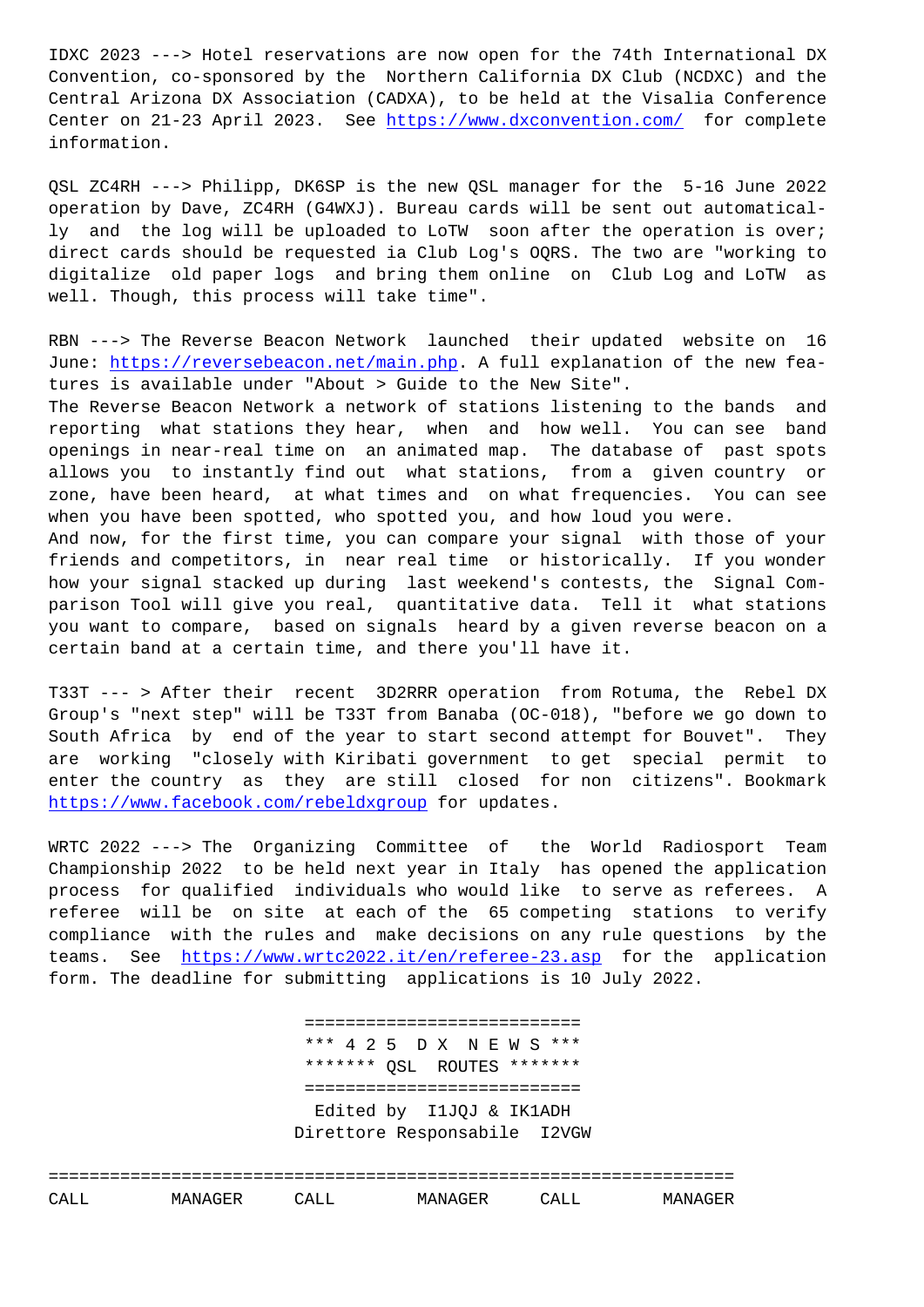| 3B8CW         | N4GNR        | EH28MRC       | EA5K               | PJ4RF         | EA5GL         |
|---------------|--------------|---------------|--------------------|---------------|---------------|
| 3Z30PAR       | SP4KM        | EH5SUB        | EA5GVJ             | <b>R350K</b>  | RA4R          |
| 3Z30PSP       | SP9SPJ       | EJ6KP/P       | M5KJM              | RL20LH        | RZ3EC         |
| 4L1BB         | EA5GL        | EP2LMA        | EA5GL              | RQ20LH        | RZ3EC         |
| 4L1MA         | ON4RU        | EP5CHD        | RW6HS              | RT20LH        | RZ3EC         |
| 4U1A          | UA3DX        | ET3AA         | N200               | SAGG/7        | SM6CUK        |
| 4U1GSC        | 9A2AA        | EY8MM         | WOVTT              | <b>SE1TDE</b> | <b>SM1TDE</b> |
| 4U1WB         | KK4HD        | FG8OJ         | M0OXO              | SJ9WL         | LA7TIA        |
| 5P5K          | DL7AOS       | GB6QPJ        | G4XEX              | SN1956ROK     | SP3PGR        |
| 5Z4PA         | <b>MOURX</b> | GO0KPH/70     | <b>GOKPH</b>       | SN200IL       | SP8ZKX        |
| 6Y5HN         | EA5GL        | GQ3SG         | GI3SG              | SN20OK        | SP6ZJP        |
| 6Y5HM         | EA5GL        | GQ3SVK        | G3SVK              | SN30PSP       | SP9ODM        |
| 7X2TT         | EA5GL        | GQ3YHM        | G3YHM              | SO55K         | SP5FKW        |
| 7X3WPL        | 7X3DL        | GQ4BWP        | G4BWP              | SP150JS       | SP3POB        |
| 7Z1AL         | EC6DX        | GQ4FOC        | G3SWH              | SP200L        | SP9PEE        |
| 7Z1VD         | EA5GL        | HC3RJ         | EC5R               | SP77DIORA     | SP6PZB        |
| 9A655AX       | 9A5AX        | HF11ZPM       | SP2ZCI             | TF1A          | EB7DX         |
| 9A8GHJ/p      | OE7GHJ       | HF200IL       | SP8ZBX             | TF2CT         | EA7FTR        |
| 9G1AA         | PA3ERA       | HF20LVK       | SP4LVK             | TM084JNTO     | F5MCC         |
| 9G5AF         | EA5GL        | HG1222BA      | HA4KYB             | <b>TM1PAR</b> | F5RRZ         |
| 9J2RD         | IZ8CCW       | HH2MK         | EB7DX              | TM22KPW       | F6KPW         |
| 9M22DX        | 9M2CDX       | HI3T          | K7BV               | TM28SC        | F1UQM         |
| 9N1CA         | EA5ZD        | IIOMMI        | IW0BTN             | TM2FLO        | F6KPQ         |
| 9N7NQ         | JA7NQQ       | II2MM         | IQ2CF              | TM400MO       | F4DTO         |
| A25SL         | N4GNR        | IR1DCI        | IK1GPG             | TM6J          | F6KCZ         |
| A61Q          | EA7FTR       | IY4ELE        | IQ4FE              | TT8SN         | DL9USA        |
| A61ZX         | IZ8CLM       | <b>JD1BLY</b> | JI5RPT             | UK8FF         | W3HNK         |
| A65BP         | UA6MF        | JV1A          | WV6E               | UN3M          | M0OXO         |
| A71AE         | EC6DX        | JW5E          | OH6VDA             | UN8PY         | DL8KAC        |
| A71AM         | M0OXO        | JY4CI         | K2AX               | UN9L          | LZ1YE         |
| A71VV         | M0OXO        | K1JV/p        | K1NU               | V31AE         | EB7DX         |
| AP2IN         | IK2DUW       | KH6BB         | KH6DL              | V31MA         | M0OXO         |
| BV6CC         | EA5GL        | MQ0CCE        | <b>MDOCCE</b>      | V31TG         | <b>MOURX</b>  |
| BX0QSL        | BM2JCC       | MQ0CGF        | M0CGF              | VG3CQG        | VA3CQG        |
| CN2AM         | M0OXO        | MQ0DFV        | MMODFV             | VG3MBT        | VA3MBT        |
| CN8LI         | EA7FTR       | MQ5W          | M0HMJ              | VG5DX         | VA5DX         |
| CN8PG         | EA7FTR       | OD5PY         | KU9C               | VG7JC         | VA7JC         |
| CN8QN         | EA7FTR       | OK8CX/P       | DL7CX              | VX1BB         | VE1BB         |
| <b>CP6CL</b>  | M0OXO        | OY1OF         | MOURX              | W8Y           | <b>WOAAE</b>  |
| D44EO         | SQ9D         | PA100THALES   | PB2X               | YB8QT         | IK2DUW        |
| DL22PEACE     | DF8RJ        | PA22ARDF      | PE5TT              | YC9KNX/p      | HA3JB         |
| E730RS        | E73E         | PA6OLM        | PH <sub>2</sub> CV | Z21GC         | K3IRV         |
| EG3PTM        | EA3RCI       | PJ4EL         | MOURX              | Z21ML         | N4GNR         |
| EG5YOGA       | EA5URV       | PJ4KY         | MOURX              | ZC4RH         | DK6SP         |
| <b>EH1MDC</b> | EA1UVR       | PJ4MM         | M0URX              | ZQ2JK         | ZB2JK         |

4A2MAX Jose de Jesus Lopez Villalobos, 5914 San Bernardo Ave, Ste 4-135, Laredo TX 78041-2506, USA

7Q7CT JH1AJT Team, P.O. Box 8, Oiso-machi, Naka-Gun, Kanagawa, 255-0003, Japan

9M2CDX Mohamad Hilmi Mohd Dan, 295 Jalan Kekwa, Felda Sungai Sibol, 81440 Bandar Tenggara, Johor, Malaysia